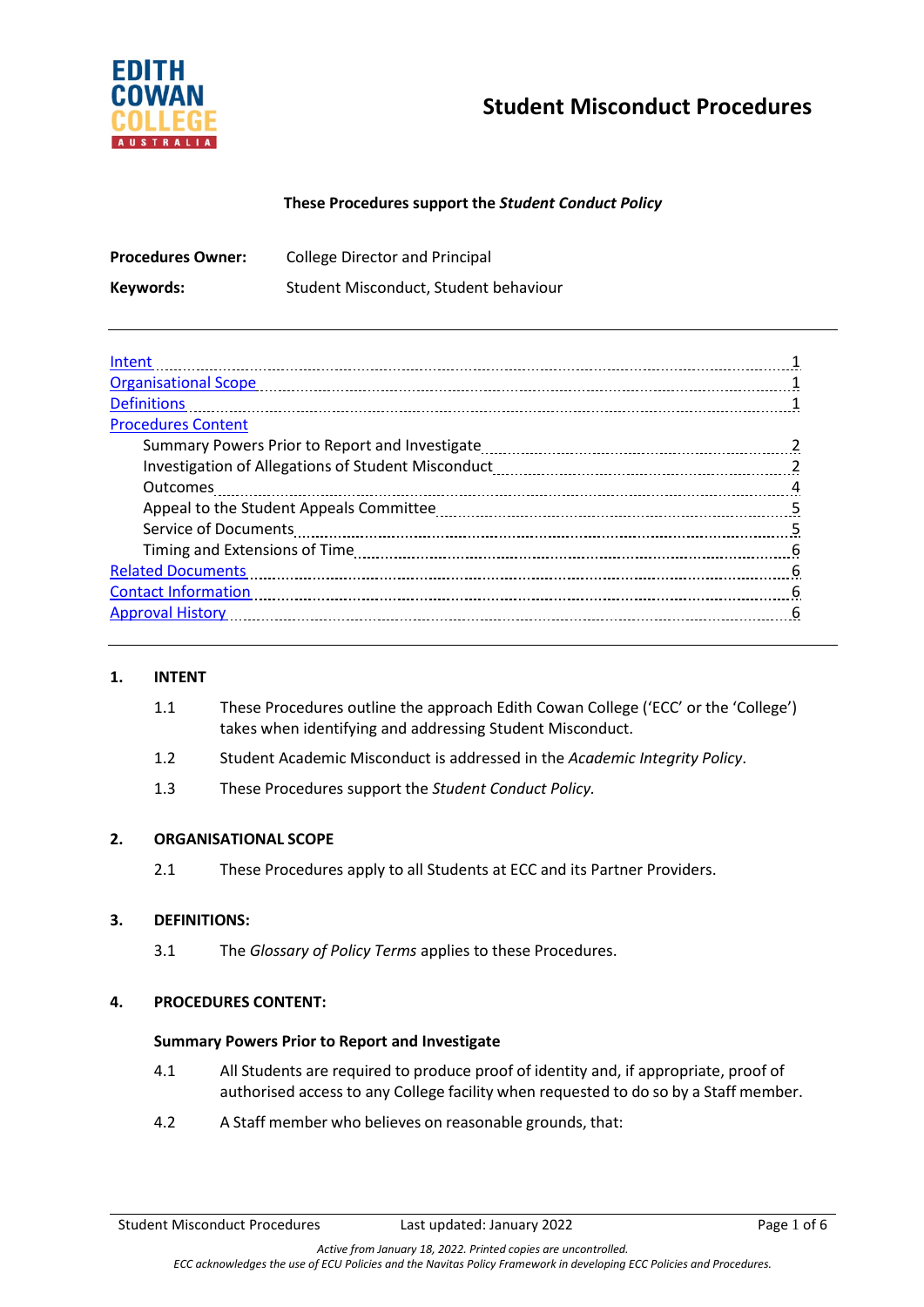

- a) a Student is committing, has committed or is likely to commit, an act of Misconduct; and
- b) the action is necessary to preserve order and/or allow for an activity to be properly conducted;

may

- a) require the Student to leave or be excluded from the activity;
- b) prohibit the Student from participating in that activity or a related activity, for a period not exceeding twenty-four (24) hours; and/or
- c) prohibit the Student from using College facilities and/or processes which are connected with the act of Student Misconduct or a relevant activity, for a period not exceeding twenty-four (24) hours,

and will then refer the matter to a Senior Staff member in accordance with Clause 4.3.

- 4.3 Where a Staff member is aware of an allegation of Student Misconduct and believes that there is an immediate or continuing risk of:
	- a) serious injury or detriment to any person and/or serious detriment to the College's interests or reputation;
	- b) substantial damage to College property; or
	- c) severe disruption to any activity

the Staff member must immediately refer the matter to a Senior Staff member.

- 4.4 A Senior Staff member may direct a Student to leave College premises where the Senior Staff member believes, acting reasonably, that the:
	- a) the Student is committing, has committed, or is likely to commit, an act of Misconduct; and
	- b) there is an immediate or continuing risk of serious injury or detriment to any person, serious detriment to the College's interests or reputation, substantial damage to College property, or severe disruption to any activity,

and must then cause for an investigation to be commenced.

- 4.5 Reasonable grounds for a belief may exist even when the relevant person is relying on what they have been told by another person.
- 4.6 A Staff member must report any allegations of Student Misconduct to a Senior Staff member as soon as they become aware of the allegation.
- 4.7 The College Director and Principal, must notrefer amatterto Staff memberfor investigation as an allegation of Student Misconduct unless they have the consent of the affected person, there is imminent danger of serious harm to self or others, or there is a legal obligation to disclose the information.

### **Investigation of Allegations of Student Misconduct**

4.8 A Senior Staff member who becomes aware of an allegation of Student Misconduct must commence an investigation into the allegation assoon as practicable, and no longer than five (5) Calendar Days.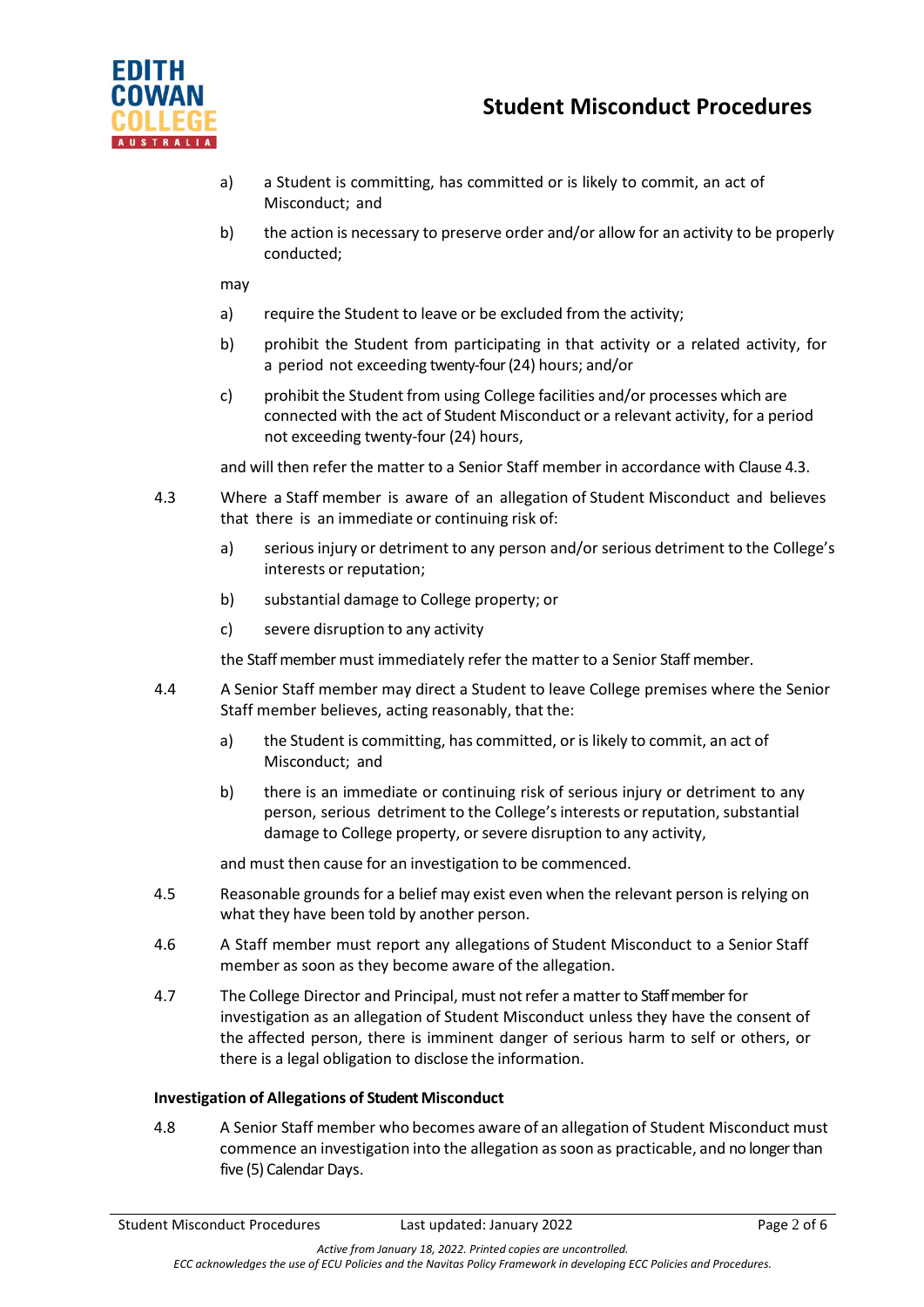

## **Student Misconduct Procedures**

- 4.9 The Senior Staff member investigating an alleged act of Student Misconduct must not have a Conflict of Interest.
- 4.10 A Senior Staff member may, at any time during an investigation, refer the matter to another Staff member or Senior Staff member, for investigation, if they:
	- a) believe that it is more appropriate for the matter to be dealt with by another person, due to a Conflict of Interest or otherwise; and
	- b) have first consulted with the relevant person about the referral.
- 4.11 The Senior Staff member investigating an alleged act of Student Misconduct:
	- a) may seek evidence from such sources and consult with such persons as they consider appropriate, in their absolute discretion;
	- b) must provide the Student with any documents orinformation being relied upon as evidence (the Senior Staff member can redact portions of documents or information not being relied upon as evidence), and provide the Student with a reasonable opportunity to respond;
	- c) must, as soon as practicable:
		- i. notify the Student concerned and provide sufficient details in writing of the alleged Misconduct to enable the Student to respond to the allegation; and
		- ii. inform the Student that any written response to the allegations and/or a requestto be heard at any interview must be received within fourteen (14) Calendar Days of the date of notification to the Student of the alleged misconduct;
	- d) must act in accordance with principles of natural justice;
	- e) must act as quickly as practicable in the circumstances, and
	- f) must make decisions on the balance of probabilities which are fair and reasonable, having regard to the substantial merits of a matter.
- 4.12 If the Student requests an interview under Clause 4.11, the Senior Staff member will arrange an interview with the Student within fourteen (14) Calendar Days of the Student making the request. Interviews may, at the discretion of the Senior Staff member, be conducted in person, by telephone, teleconference or videoconference or by any other means, provided that the Student's preference is considered when making that decision.
- 4.13 The Student may be accompanied at any interview by a Student, friend, or family member, but may not be legally represented. The accompanying person may only act as the Student's advocate where invited to do so by the Ssenior Staff member conducting the interview.
- 4.14 The Senior Staff member may deal with the matter in the absence of any response from the Student under Clauses 4.11(b) or (c).
- 4.15 A Senior Staff member, following consultation with the College Director and Principal, has the power to discontinue or dismiss an investigation where they consider there is insufficient evidence to warrant further investigation. Where a Student has been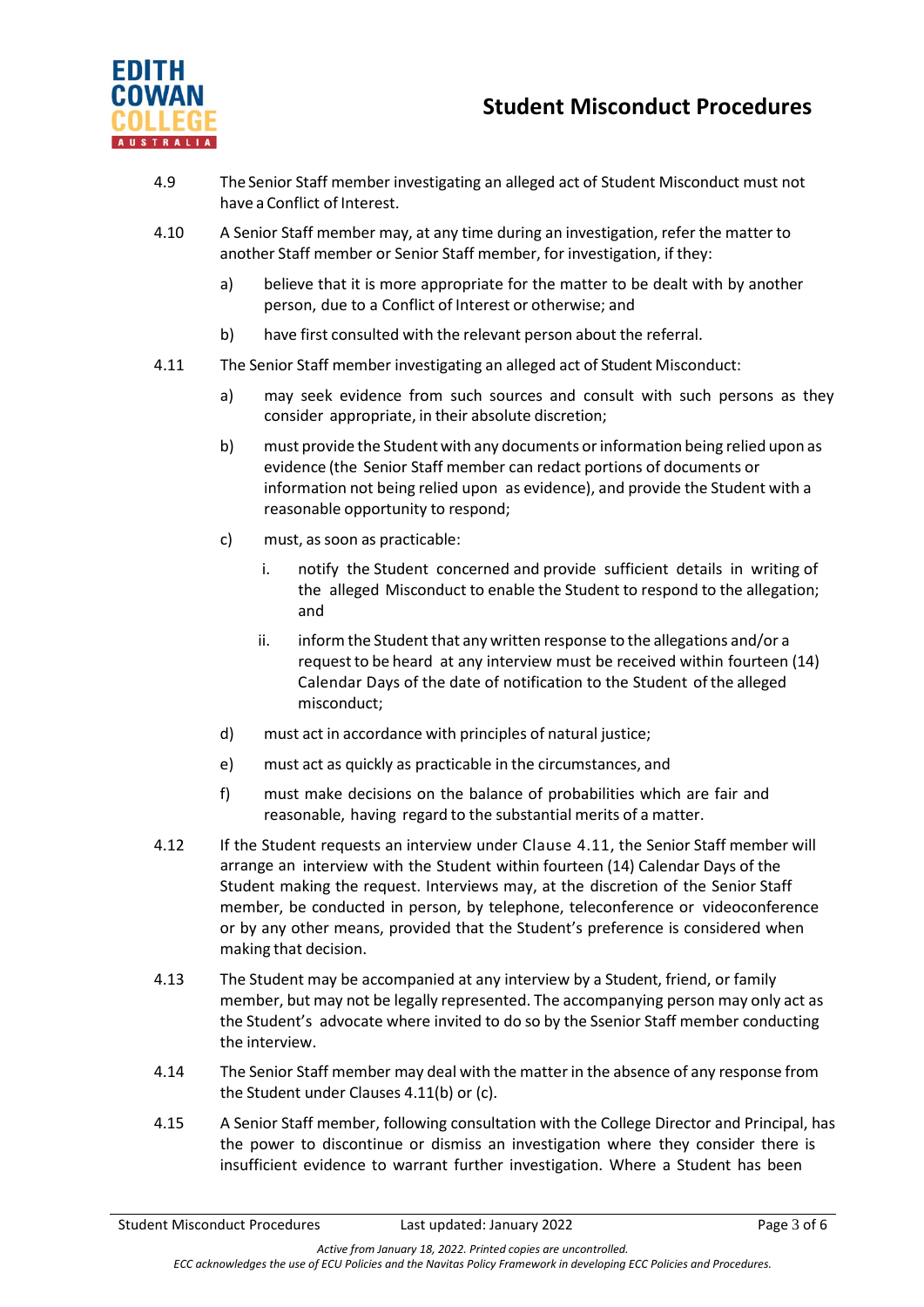

notified of an investigation, the Senior Staff member must provide written notice of a discontinuance or dismissal to the Student.

- 4.16 Notwithstanding Clause 4.15, a Senior Staff member can re-investigate a matter where new evidence becomes available, following discussion with the College Director and Principal.
- 4.17 If the Senior Staff member determines that an act of Student Misconduct has occurred, they must:
	- a) give the Student the opportunity to be heard on the issue of any Outcome to be imposed;
	- b) in imposing an Outcome described in Clauses 4.20-4.25, consider all relevant factors, including:
		- the Student's history (if any) of previous findings of Student Misconduct;
		- mitigating or aggravating factors; and
		- the impact of any Outcome on the Student's overall program of study, including any delay that the Outcome may cause to the completion of that program;
	- c) within seven (7) Calendar Days of the finding and the Outcome being determined, provide the Student withwritten notice of their reasons for that finding and for the Outcome imposed; and
	- d) inform the Student of the matters set out in Clauses 4.20-4.25 (Outcomes).
- 4.18 The Senior Staff member will provide a copy of the notices referred to in Clauses 4.11 and 4.15 to the Quality and Compliance Manager for retention in College records.
- 4.19 The Senior Staff member will give due consideration, subject to College Policies and Procedures, as to any information relating to the matter that may be disclosed to any person affected, or to the police, but is not obliged by these Procedures to disclose such information.

## **Outcomes**

- 4.20 The Senior Staff member, following consultation with the College Director and Principal may, for any act of Misconduct by a Student, impose one or more of the following Outcomes:
	- a) caution or reprimand the Student instead of, or in addition to, any Outcome that might be imposed for Student Misconduct; and/or
	- b) defer the imposition of an Outcome until the time for Appealing against that Outcome has expired, or on such terms and conditions, including undertakings by the Student, asthe person granting the deferment considers appropriate.
	- c) fine the Student an amount not exceeding \$1,000;
	- d) require a Student to make restitution of an amount not exceeding \$1,000 to the College for property lost, damaged or destroyed as a result of the Misconduct;
	- e) Suspend the Student for a period not exceeding 12 (twelve) months from any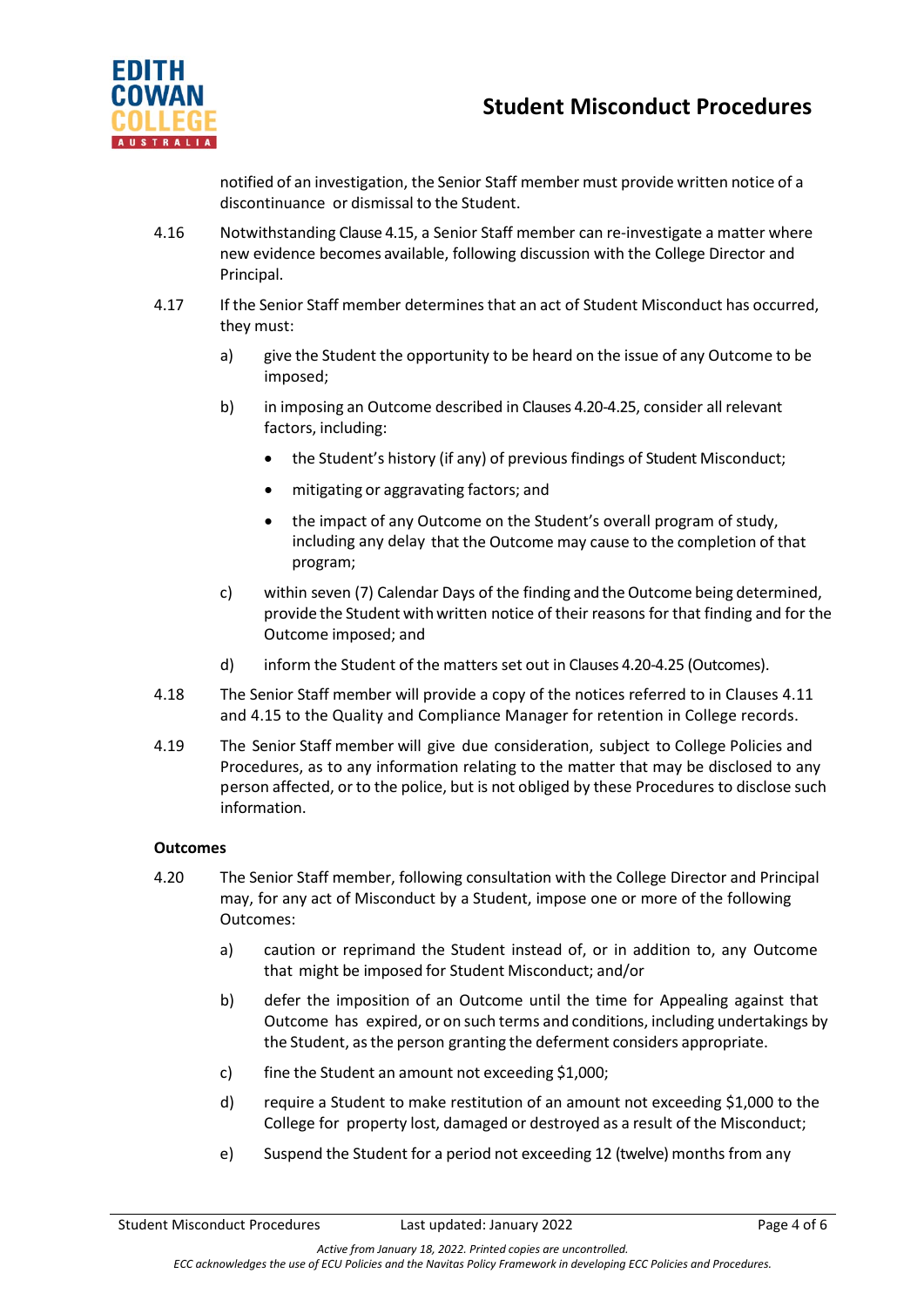

participation in College activities or the use of College facilities or services;

- f) Suspend the Student's Enrolment; and/or
- g) Expel the Student.
- 4.21 The persons authorised to impose an Outcome under these Procedures may:
- 4.22 If both a fine and suspension from participation in College activities or the use of services or facilities of the College are imposed as Outcomes, the person imposing the Outcomes may stipulate that the period of suspension is to conclude on payment in full of the fine or restitution.
- 4.23 A Student Expelled from the College under these Procedures may only apply to re-Enrol as a Student if the College Director and Principal consents in writing. That consent is in the absolute discretion of the College Director and Principal and may be given subject to such terms and conditions, including undertakings by the Student, asthe College Director and Principal believes are suitable.
- 4.24 The College Director and Principal may take or direct that one,some or all of the following actions be taken if a Student has not paid a fine or restitution owing to the College:
	- a) withhold official notification of the Student's Marks or Grades;
	- b) defer the conferral of an Award or certificate on the Student; and/or
	- c) not permit the Student to re-Enrol in a subsequent Study Period.
- 4.25 An Outcome applied pursuant to Clauses 4.20-4.24 does not otherwise limit the College's rights that may be available at law.

## **Appeal to the Student Appeals Committee**

- 4.26 A Student may appeal to the Student Appeals Committee against a finding of Student Misconduct, the Outcome imposed, or both. See the *Student Appeals Policy.*
- 4.27 The Student Appeals Committee is the final avenue of Appeal within the College for Student Misconduct matters.

## **External Grievance Mechanisms**

4.28 At any time, a Student may lodge a grievance with an external aaency, for instance, the Western Australia Ombudsman, the Overseas Student Ombudsman, WorkSafe, the Human Rights and Equal Opportunity Commission, the State Administrative Tribunal or other external agencies that may be relevant depending on the nature of the grievance.

## **Service of Documents**

- 4.29 Where a notice or other documentis permitted orrequired by these Proceduresto be given or served, service of the notice or document may be effected on the person to be served by:
	- a) giving the notice or document directly to that person by hand;
	- b) sending, as an email message, the notice or document to that person's College email address;